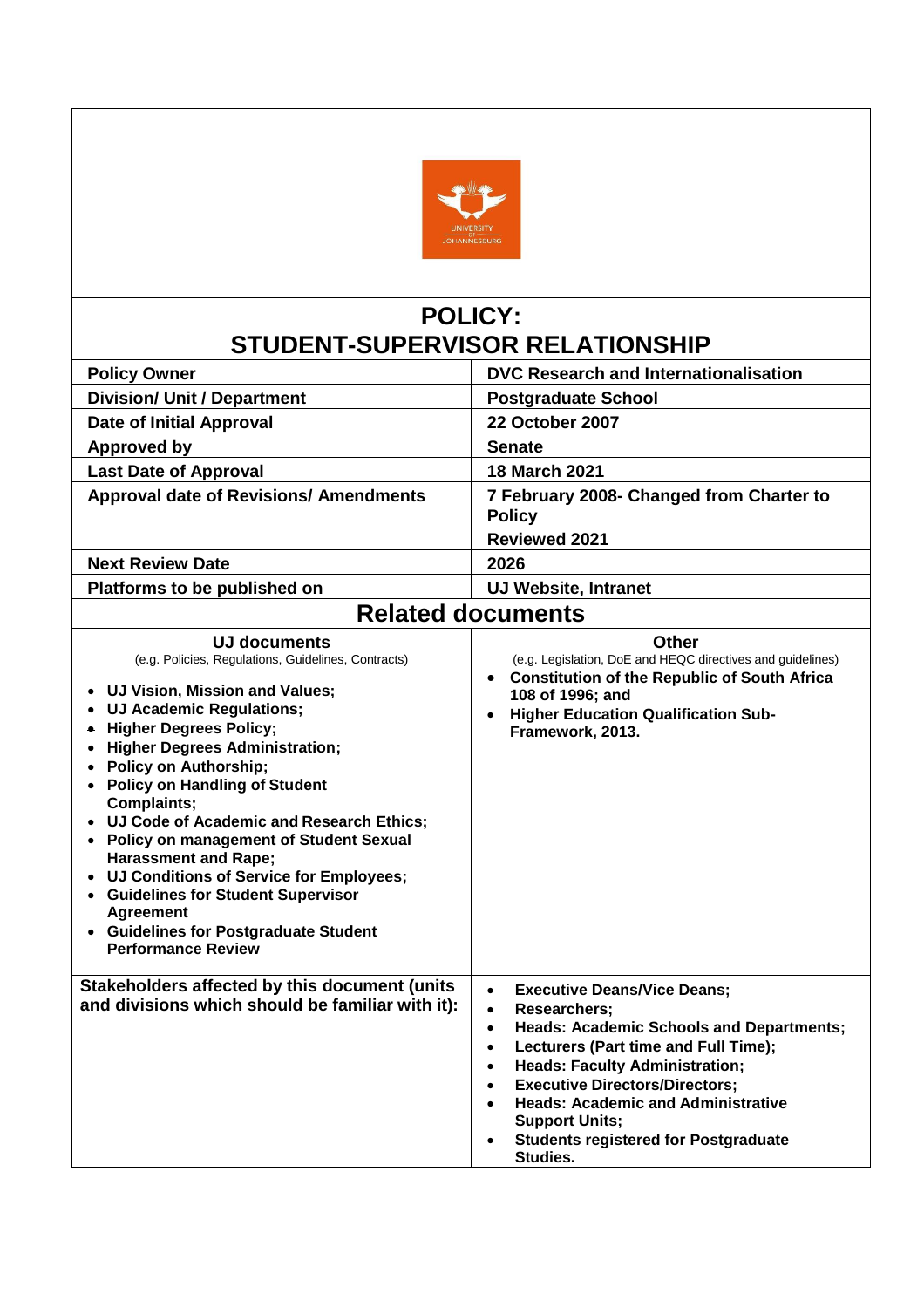## **CONTENTS**

|                                                                               | Page |
|-------------------------------------------------------------------------------|------|
| <b>1. INTRODUCTION</b>                                                        | 3    |
| 2. PURPOSE AND SCOPE                                                          | 3    |
| 3. PRINCIPLES                                                                 | 3    |
| 4. STUDENT – SUPERVISOR RELATIONSHIP                                          | 4    |
| 4.1 Student Responsibilities and Legitimate Supervisor<br><b>Expectations</b> | 4    |
| 4.2 Supervisor Responsibilities and Legitimate Student<br><b>Expectations</b> | 4    |
| 5. FACULTY SPECIFIC RESPONSIBILITIES                                          | 5    |
| <b>6. UJ POSTGRADUATE SCHOOL</b>                                              |      |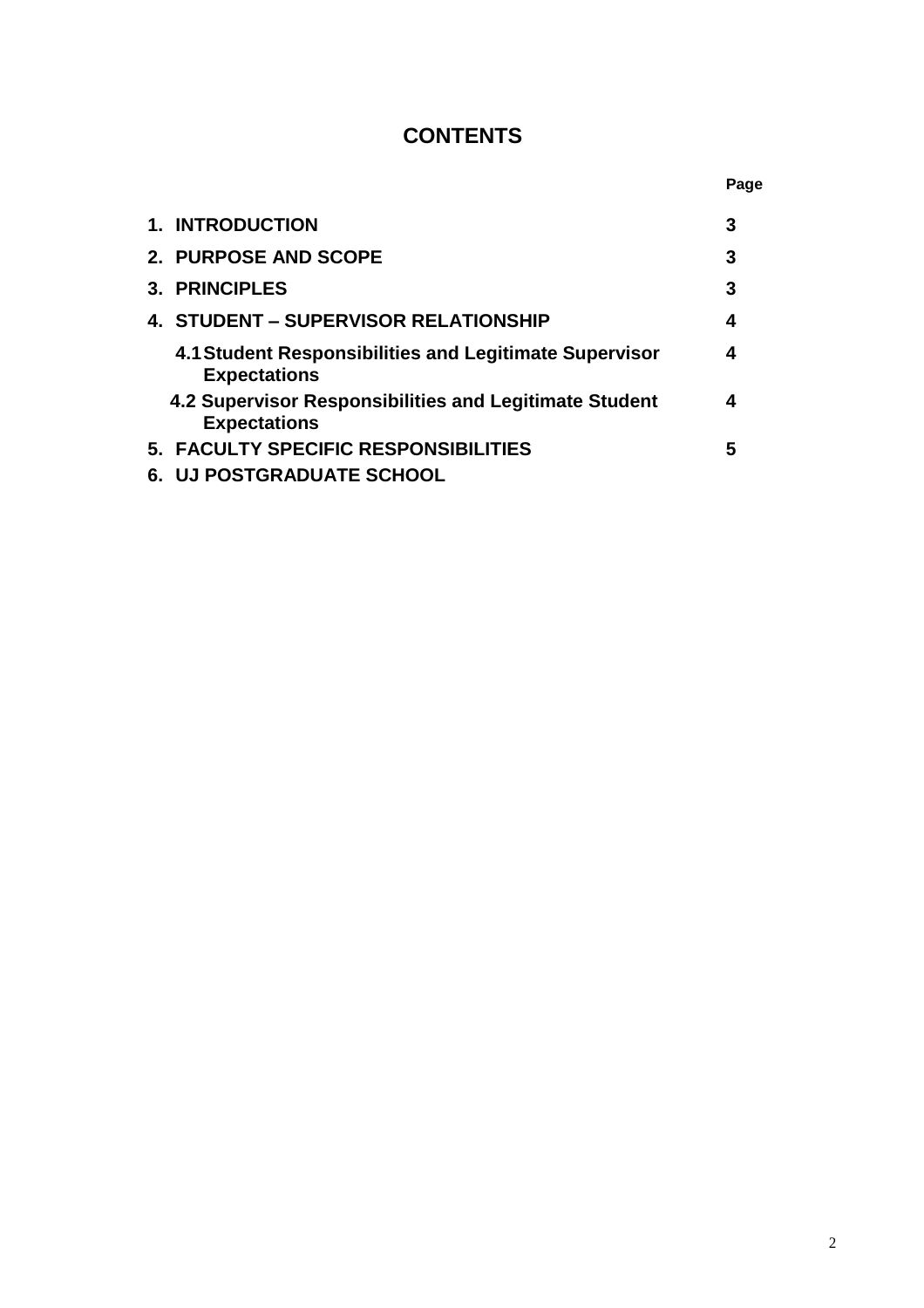## **1. INTRODUCTION**

The University of Johannesburg is committed to the ideal of distinguished scholarship and the provision of credible and innovative research findings that carry international recognition as well as national credibility and legitimacy. Central to the realisation of this vision is the quality of the research produced as the University leads, challenges and explores knowledge. The relationship between supervisor and student is an integral part of the holistic research experience as the student develops and is guided towards mastery of the research process, the research discipline, and the field of specialisation. The relationship between student and supervisor is also an important factor in determining student success as well as the quality of a qualification.

#### **2. SCOPE AND PURPOSE**

- **2.1** The focus of this Policy is the student-supervisor relationship and not the general relationship between the University and the student or supervisor. The policy may be supplemented by additional guidelines to cover specific faculty or discipline related practices that have been approved by Senate.
- **2.2** The policy applies to:
	- 2.2.1 All research degree programmes and programmes with distinct research components;
	- 2.2.2 All academic and research employees as well as postdoctoral fellows in their role as supervisors of master's and doctoral postgraduate students;
	- 2.2.3 All students registered for honours, master's, and doctoral postgraduate qualifications across all faculties and campuses;
	- 2.2.4 The policy extends and does not replace any other agreements between the University and its students or employees.
	- **2.3** The purpose of this policy is to:
		- 2.3.1 Outline the rights and obligations of all honours, master's and doctoral students enrolled at the University as well as those of supervisors and co-supervisors<sup>\*</sup>.
		- 2.3.2 Provide a clear and concise outline of what each party to the student-supervisor relationship may expect from the other, thereby promoting the development and maintenance of a sound and productive relationship between the two parties.\
		- 2.3.3 Serve as a point of departure in the resolution of any disputes that might arise between postgraduate students and their supervisors.
	- **2.4** In addition to the documentation listed on the cover page, this policy should be read in conjunction with the general rules governing the enrolment of students and/or the conditions of employment of academic employees and/or researchers as applicable.

<sup>\*</sup> For the remainder of the document co-supervisors will also be referred to as supervisors since their essential responsibilities are the same in respect of their interaction with the student. Where minor difference may exist, the supervisor and co-supervisor(s) will clarify these between themselves and communicate them to the student.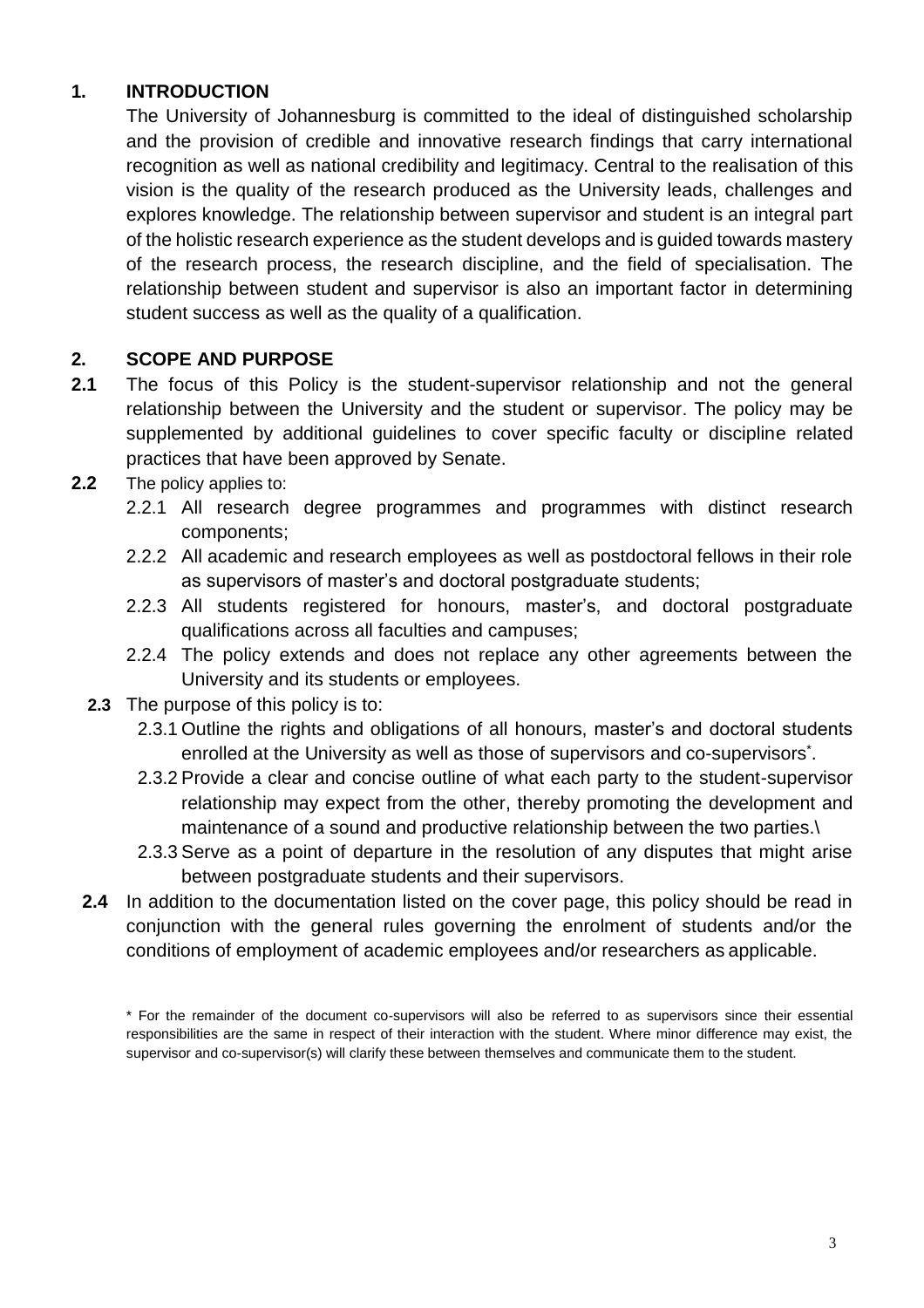## **3. GENERAL PRINCIPLES**

- **3.1** Excellence in the pursuit of research degrees requires mutual respect between students, supervisors and all other related parties;
- **3.2** The inherent power differential between supervisors and students should be recognised in all interactions between supervisors and students;
- **3.3** It is important that at an early stage of a student's research studies both parties establish their expectations of each other;
- **3.4** Students and supervisors should seek to establish good working relationships by meeting all formal requirements as stated in the *Academic Regulations* and by paying due regard and respect to the codes and norms governing the conduct of relations between student and supervisors as here outlined in this policy and as conventionally accepted in academia;
- **3.5** An essential aspect of achieving excellence within the University's research programmes is the demonstration of integrity. In this respect, students and supervisors should make every effort to ensure that the conduct of research follows the highest ethical and professional standards;
- **3.6** The successful progression of a student through a research degree is dependent upon the time and resource commitments of both supervisors and students. Students, with the support of their supervisors, should endeavour to determine the student's development needs and address this pro-actively.

## **4. THE STUDENT-SUPERVISOR RELATIONSHIP**

## **4.1 Student Responsibilities and Legitimate Supervisor Expectations**

The student is responsible to exercise the following responsibilities diligently and sincerely, and where appropriate to consult with his/her supervisor/s to give effect to these responsibilities.

Conversely, the supervisor/s may legitimately expect students to exercise these responsibilities at all times:

- 4.1.1 Engage in the relationship with mutual respect and integrity;
- 4.1.2 Sign a *Student Supervisor Agreement* with their supervisor(s) and ensure that they are aware of their rights and responsibilities;
- 4.1.3 Adhere to the requirement of the *Developmental Plan* agreed to with the supervisor;
- 4.1.4 Discuss expectations of process and outcomes and plan and implement the agreed research programme or project as guided by the supervisor;
- 4.1.5 Ensure that they have understood and incorporate the feedback from their supervisor:
- 4.1.6 Successfully complete all the academic outputs of the study programme;
- 4.1.7 Find/source appropriate literature and obtain information from literature;
- 4.1.8 Write the research proposal in the time stipulated;
- 4.1.9 Prepare all documents required for obtaining ethics clearance, if applicable as guided by the supervisor;
- 4.1.10 Assist in a limited manner in the drafting of funding applications;
- 4.1.11 Plan work schedules;
- 4.1.12 Engage in any required fieldwork or data gathering, laboratory experimentation, data processing and analyses;
- 4.1.13 Write and proofread his/her dissertation or thesis and assume responsibility to learn how to write for an academic audience. This could include, but is not limited to, obtaining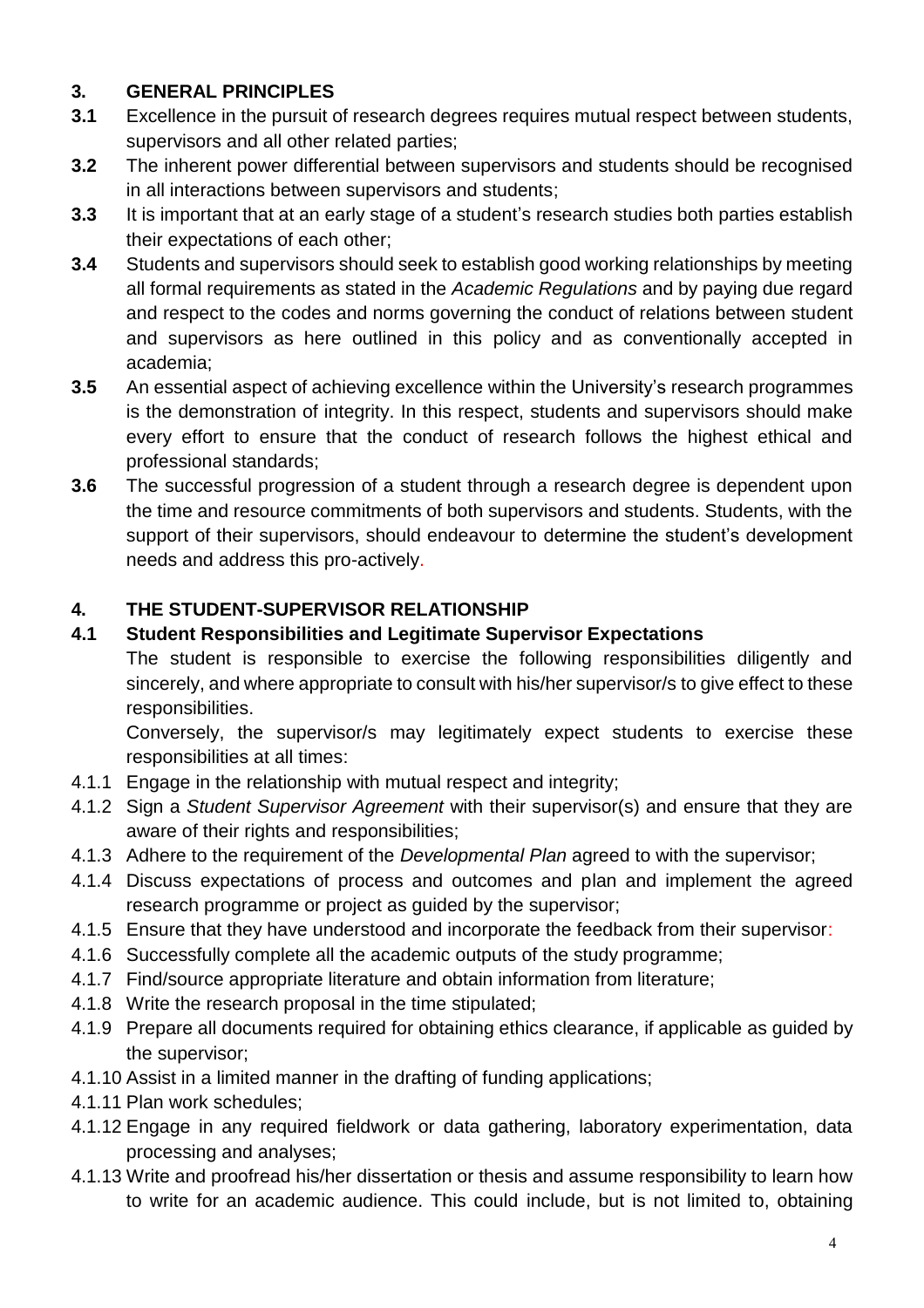professional assistance with the linguistic editing of the dissertation or thesis;

- 4.1.14 Make regular appointments with the supervisor/s and inform him/her in time if any administrative or academic difficulties are experienced in the study programme in order that the supervisor/s may advise in respect of timely corrective action;
- 4.1.15 Participate in relevant research projects and programmes as determined by the supervisors, including attendance of symposia, seminars and conferences;
- 4.1.16 In the case of research master's or doctoral students, produce at least the number of pieces of work suitable for submission to a peer reviewed publication or accepted by such a publication as required by the specific faculty regulations by the time the Faculty Higher Degrees Committee considers the assessment results;
- 4.1.17 Attend to any amendments or revisions of the dissertation or thesis as required by the supervisor/s or internal or external assessors, and assume responsibility to produce the final bound hard and electronic copies;
- 4.1.18 Always adhere to all general academic ethics regarding academic integrity and plagiarism, and ethics requirements relating to the research work;
- 4.1.19 Assume responsibility for their own emotional wellness and use the university resources for support where needed;
- 4.1.20 Use the appropriate mechanisms for resolving potential areas of conflict or dispute as described in the Higher Degrees Administration: Structures and Processes and the Academic Regulations; and
- 4.1.21 Renew his/her annual registration with the University at the stipulated times.

#### **4.2 Supervisor Responsibilities and Legitimate Student Expectations**

All supervisors are responsible to exercise the following responsibilities diligently and sincerely. Conversely, the student may legitimately expect the supervisors to always exercise these responsibilities:

- 4.2.1 Provide academic guidance to the student to ensure the development of research skills and mastery of the research discipline and field of specialization, and ensure that these competencies are demonstrated in the relevant research project (minor) dissertation or thesis;
- 4.2.2 Engage in the relationship with mutual respect, integrity and professional conduct;
- 4.2.3 Regularly discuss expectations of process and outcomes of the research;
- 4.2.4 Clarify the respective roles of the supervisor and co-supervisor(s) (if appointed), and communicate these clearly to the student and sign the *Student Supervisor Agreement*;
- 4.2.5 Ensure that the student is aware of all policies and regulations related to their studies;
- 4.2.6 Identify areas of developmental need of the student and prepare a *Developmental Plan* for the student and then address the needs or direct the student to the appropriate sources of support or development;
- 4.2.7 Where they become aware of concerns regarding the student's emotional wellness, they should direct the student to the appropriate structures for support at the university;
- 4.2.8 Administer and manage matters associated with the student's studies in accordance with the regulations of the University;
- 4.2.9 Cooperate with each other, the postgraduate co-ordinator and or and with the Head of Department and/or Executive Dean of the faculty and/or other responsible University official, to ensure as far as reasonably possible that the student is provided with the basic infrastructure and necessary resources to undertake the research;
- 4.2.10 Co-operate with each other, the postgraduate co-ordinator and or and with the Head of Department and/or Executive Dean, to assist with the arrangements for colloquia or